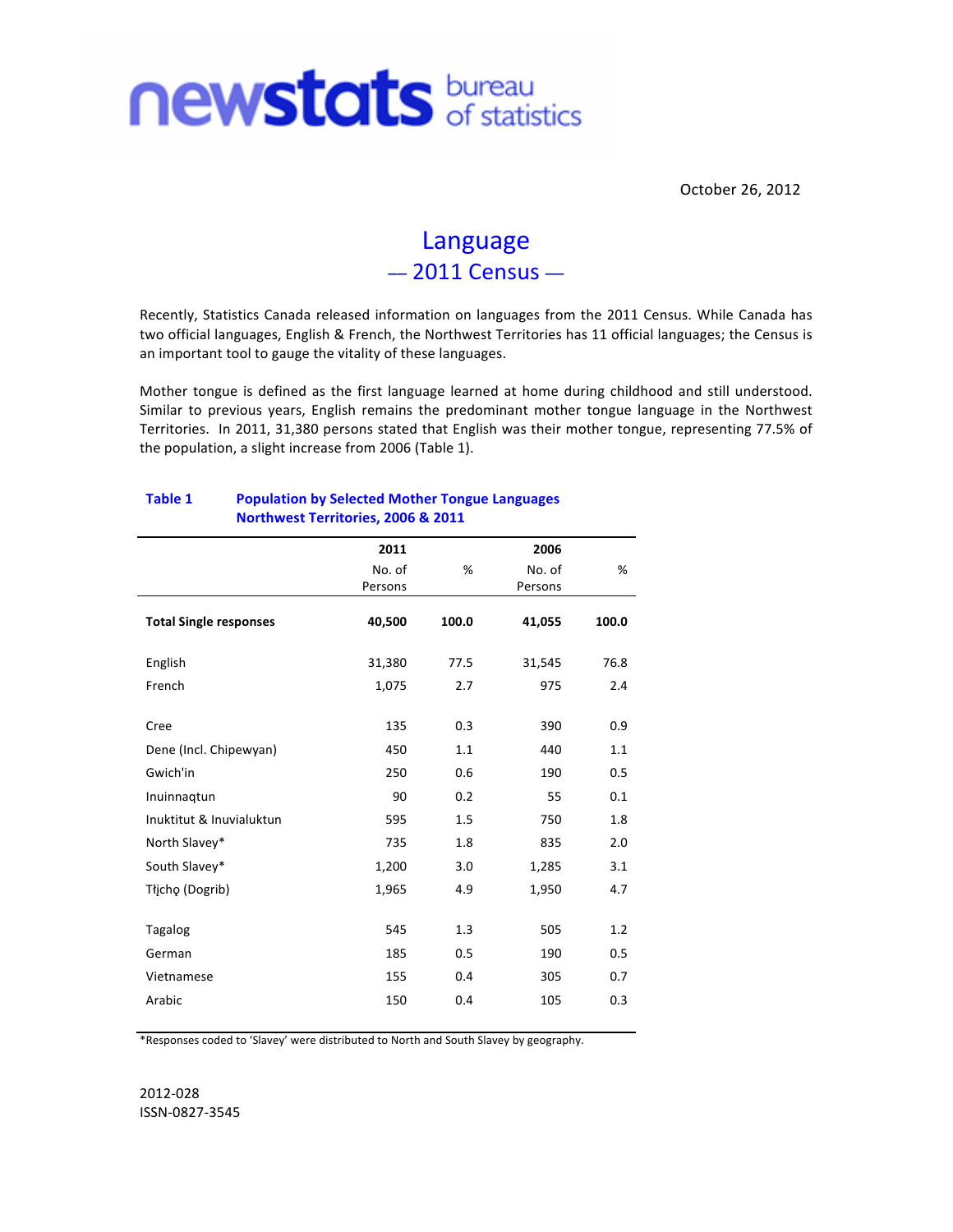Those with French as a mother tongue increased from 2.4% of the population in 2006 to 2.7% in 2011. The number of persons who had an aboriginal language as their mother tongue decreased from 5,720 in 2006 to 5,485 in 2011 representing a decline of 4.1%.

| <b>Northwest Territories, Census 2011</b> |             |       |                   |      |                    |      |                    |      |                    |      |               |      |
|-------------------------------------------|-------------|-------|-------------------|------|--------------------|------|--------------------|------|--------------------|------|---------------|------|
|                                           | All<br>Ages | %     | $0 - 14$<br>Years | %    | $15 - 24$<br>Years | %    | $25 - 44$<br>Years | %    | $45 - 64$<br>Years | %    | 65 &<br>older | %    |
|                                           |             |       |                   |      |                    |      |                    |      |                    |      |               |      |
| English                                   | 31,380      | 100.0 | 7,880             | 25.1 | 5,720              | 18.2 | 9,470              | 30.2 | 7,265              | 23.2 | 1,040         | 3.3  |
| French                                    | 1,075       | 100.0 | 155               | 14.4 | 80                 | 7.4  | 415                | 38.6 | 365                | 34.0 | 60            | 5.6  |
|                                           |             |       |                   |      |                    |      |                    |      |                    |      |               |      |
| Cree                                      | 135         | 100.0 | 5                 | 3.7  | 5                  | 3.7  | 25                 | 18.5 | 60                 | 44.4 | 45            | 33.3 |
| Dene (Incl. Chipewyan)                    | 450         | 100.0 | 20                | 4.4  | 20                 | 4.4  | 95                 | 21.1 | 200                | 44.4 | 110           | 24.4 |
| Gwich'in                                  | 250         | 100.0 | 5                 | 2.0  | 15                 | 6.0  | 40                 | 16.0 | 75                 | 30.0 | 115           | 46.0 |
| Inuinnagtun                               | 85          | 100.0 | 5                 | 5.9  | 10                 | 11.8 | 25                 | 29.4 | 35                 | 41.2 | 10            | 11.8 |
| Inuktitut                                 | 185         | 100.0 | 25                | 13.5 | 20                 | 10.8 | 60                 | 32.4 | 70                 | 37.8 | 10            | 5.4  |
| Inuvialuktun                              | 405         | 100.0 | 25                | 6.2  | 30                 | 7.4  | 95                 | 23.5 | 155                | 38.3 | 100           | 24.7 |
| North Slavey*                             | 715         | 100.0 | 40                | 5.6  | 80                 | 11.2 | 195                | 27.3 | 255                | 35.7 | 120           | 16.8 |
| South Slavey*                             | 1,190       | 100.0 | 120               | 10.1 | 100                | 8.4  | 345                | 29.0 | 460                | 38.7 | 195           | 16.4 |
| Tłicho (Dogrib)                           | 1,960       | 100.0 | 340               | 17.3 | 285                | 14.5 | 665                | 33.9 | 515                | 26.3 | 155           | 7.9  |
| Multiple responses                        | 540         | 100.0 | 90                | 16.7 | 80                 | 14.8 | 175                | 32.4 | 130                | 24.1 | 65            | 12.0 |

## Table 2 **Population by Selected Mother Tongue Languages and Age Group**

\*Responses coded to 'Slavey' were distributed to North and South Slavey by geography.

Table 2 shows the distribution of mother tongue languages by age group. With the exception of Tłicho, the population with an aboriginal language as a mother tongue is highly concentrated in the older age categories. Half of those aged 45 years and over spoke an aboriginal language as their mother tongue compared to 21% for those less than 25 years of age.

By community, Wekweeti had the highest proportion of persons with an aboriginal language as their mother tongue (71%), followed by Gamètì at 69% and Trout Lake at 68% (Table 3). Both Wekweètì and Trout Lake showed increases from 2006 while Gamètì declined over the same period. Of those with French as their mother tongue, 75% (810 persons) reside in Yellowknife.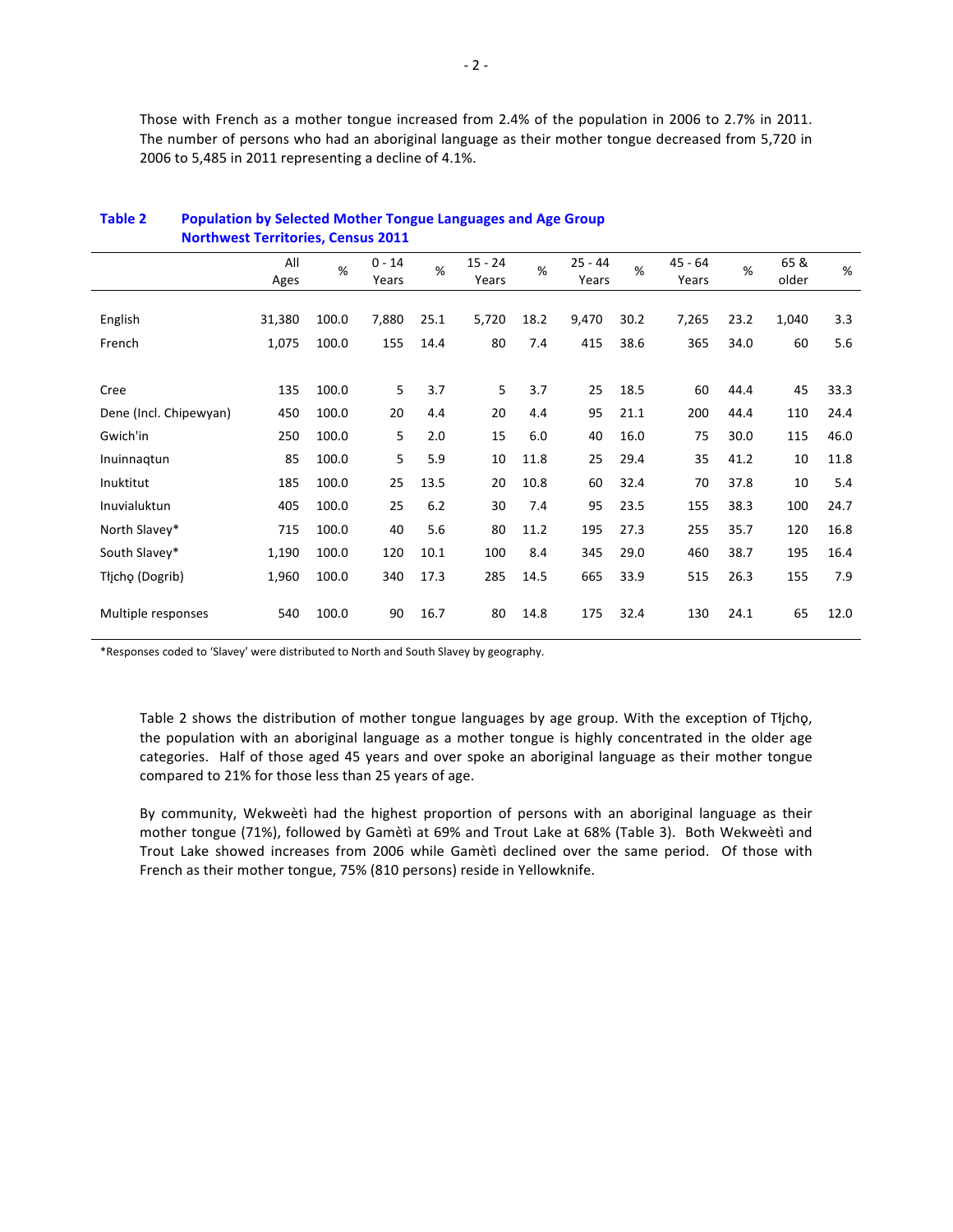|                              | Total  | $\%$  | English | $\%$ | French                   | $\%$                     | Aborig.<br>Langs         | $\%$  | Other<br>Langs           | $\%$                     | Mult.<br>Langs           | $\%$    |
|------------------------------|--------|-------|---------|------|--------------------------|--------------------------|--------------------------|-------|--------------------------|--------------------------|--------------------------|---------|
| <b>Northwest Territories</b> | 41,040 | 100.0 | 31,375  | 76.4 | 1,080                    | 2.6                      | 5,480                    | 13.4  | 2,565                    | 6.3                      | 535                      | 1.3     |
| <b>Beaufort Delta</b>        | 6,640  | 100.0 | 5,465   | 82.3 | 75                       | 1.1                      | 730                      | 11.0  | 180                      | 2.7                      | 185                      | 2.8     |
| Aklavik                      | 625    | 100.0 | 535     | 85.6 | 5                        | 0.8                      | 80                       | 12.8  | 5                        | 0.8                      | $\blacksquare$           |         |
| Fort McPherson               | 785    | 100.0 | 615     | 78.3 | 15                       | 1.9                      | 150                      | 19.1  | 10                       | 1.3                      | 5                        | 0.6     |
| Inuvik                       | 3,405  | 100.0 | 2,975   | 87.4 | 55                       | 1.6                      | 210                      | 6.2   | 165                      | 4.8                      | 5                        | 0.1     |
| Paulatuk                     | 315    | 100.0 | 250     | 79.4 | 5                        | 1.6                      | 25                       | 7.9   | 5                        | 1.6                      | 30                       | 9.5     |
| Sachs Harbour                | 110    | 100.0 | 90      | 81.8 | $\overline{\phantom{a}}$ | $\overline{\phantom{a}}$ | 25                       | 22.7  | ä,                       | $\overline{\phantom{a}}$ | $\overline{\phantom{a}}$ |         |
| Tsiigehtchic                 | 145    | 100.0 | 130     | 89.7 | ٠                        |                          | 15                       | 10.3  |                          | ÷,                       | $\overline{\phantom{a}}$ |         |
| Tuktoyaktuk                  | 855    | 100.0 | 660     | 77.2 | 5                        | 0.6                      | 100                      | 11.7  | $\overline{\phantom{a}}$ | $\overline{\phantom{m}}$ | 90                       | 10.5    |
| Ulukhaktok                   | 400    | 100.0 | 215     | 53.8 | $\overline{\phantom{a}}$ |                          | 120                      | 30.0  | 5                        | 1.3                      | 60                       | 15.0    |
| Sahtu                        | 2,340  | 100.0 | 1,665   | 71.2 | 15                       | 0.6                      | 620                      | 26.5  | 30                       | 1.3                      | 5                        | 0.2     |
| Colville Lake                | 145    | 100.0 | 90      | 62.1 | $\overline{a}$           |                          | 55                       | 37.9  |                          |                          | ÷,                       |         |
| Déljne                       | 470    | 100.0 | 180     | 38.3 | $\overline{\phantom{a}}$ | $\overline{\phantom{a}}$ | 290                      | 61.7  | $\overline{a}$           | $\overline{\phantom{a}}$ | 5                        | 1.1     |
| Fort Good Hope               | 515    | 100.0 | 365     | 70.9 | 5                        | 1.0                      | 135                      | 26.2  | 5                        | 1.0                      | $\Box$                   |         |
| Norman Wells                 | 725    | 100.0 | 660     | 91.0 | 10                       | 1.4                      | 30                       | 4.1   | 25                       | 3.4                      | 5                        | 0.7     |
| Tulita                       | 475    | 100.0 | 370     | 77.9 | $\overline{\phantom{a}}$ |                          | 105                      | 22.1  | 5                        | 1.1                      | 5                        | $1.1\,$ |
| Tłįchę                       | 2,805  | 100.0 | 1,140   | 40.6 | 5                        | 0.2                      | 1,625                    | 57.9  | 20                       | 0.7                      | 15                       | 0.5     |
| Behchokò                     | 1,920  | 100.0 | 840     | 43.8 | 5                        | 0.3                      | 1,065                    | 55.5  | 5                        | 0.3                      | 10                       | 0.5     |
| Gamètì                       | 255    | 100.0 | 65      | 25.5 | $\overline{\phantom{a}}$ |                          | 175                      | 68.6  | 10                       | 3.9                      | $\overline{\phantom{a}}$ |         |
| Wekweètì                     | 140    | 100.0 | 40      | 28.6 |                          |                          | 100                      | 71.4  | 5                        | 3.6                      | ÷                        |         |
| Whati                        | 490    | 100.0 | 195     | 39.8 |                          |                          | 290                      | 59.2  | $\overline{\phantom{a}}$ | $\overline{a}$           | 5                        | $1.0\,$ |
| Dehcho                       | 3,225  | 100.0 | 1,995   | 61.9 | 30                       | 0.9                      | 1,140                    | 35.3  | 35                       | 1.1                      | 25                       | 0.8     |
| <b>Fort Liard</b>            | 535    | 100.0 | 260     | 48.6 | 5                        | 0.9                      | 265                      | 49.5  | 5                        | 0.9                      | $\overline{\phantom{a}}$ |         |
| Fort Providence              | 730    | 100.0 | 430     | 58.9 | 5                        | 0.7                      | 295                      | 40.4  | 5                        | 0.7                      | 5                        | 0.7     |
| Fort Simpson                 | 1,225  | 100.0 | 910     | 74.3 | 25                       | 2.0                      | 260                      | 21.2  | 20                       | 1.6                      | 10                       | 0.8     |
| Hay River Reserve            | 285    | 100.0 | 200     | 70.2 |                          |                          | 80                       | 28.1  |                          |                          | 5                        | 1.8     |
| Kakisa                       | 45     | 100.0 | 25      | 55.6 |                          |                          | 20                       | 44.4  |                          |                          | $\overline{\phantom{a}}$ |         |
| Nahanni Butte                | 100    | 100.0 | 50      | 50.0 | ÷,                       | ÷,                       | 55                       | 55.0  |                          |                          | $\overline{\phantom{m}}$ |         |
| <b>Trout Lake</b>            | 95     | 100.0 | 25      | 26.3 | 5                        | 5.3                      | 65                       | 68.4  |                          |                          | 5                        | 5.3     |
| <b>South Slave</b>           | 6,825  | 100.0 | 5,870   | 86.0 | 145                      | 2.1                      | 520                      | 7.6   | 260                      | 3.8                      | 30                       | 0.4     |
| Enterprise                   | 85     | 100.0 | 80      | 94.1 |                          |                          | $\overline{\phantom{a}}$ |       |                          |                          | 5                        | 5.9     |
| Fort Resolution              | 475    | 100.0 | 360     | 75.8 |                          | $\overline{\phantom{a}}$ | 100                      | 21.1  | 10                       | $2.1\,$                  | ÷                        |         |
| Fort Smith                   | 2,060  | 100.0 | 1,855   | 90.0 | 25                       | 1.2                      | 130                      | $6.3$ | 45                       | $2.2\,$                  | 10                       | 0.5     |
| <b>Hay River</b>             | 3,555  | 100.0 | 3,115   | 87.6 | 100                      | 2.8                      | 135                      | 3.8   | 195                      | $5.5\,$                  | 5                        | $0.1\,$ |
| Łutselk'e                    | 295    | 100.0 | 160     | 54.2 | $\overline{a}$           | $\overline{\phantom{a}}$ | 125                      | 42.4  | 5                        | 1.7                      | 5                        | 1.7     |
| Yellowknife Area             | 19,205 | 100.0 | 15,240  | 79.4 | 810                      | 4.2                      | 845                      | 4.4   | 2,030                    | 10.6                     | 275                      | 1.4     |
| Detah                        | 210    | 100.0 | 115     | 54.8 | $\overline{\phantom{a}}$ |                          | 85                       | 40.5  | 5                        | 2.4                      | 5                        | 2.4     |
| Yellowknife                  | 18,995 | 100.0 | 15,125  | 79.6 | 810                      | 4.3                      | 760                      | 4.0   | 2,030                    | 10.7                     | 270                      | 1.4     |

# **Population by Mother Tongue and Community<br>Northwest Territories, 2011** Table 3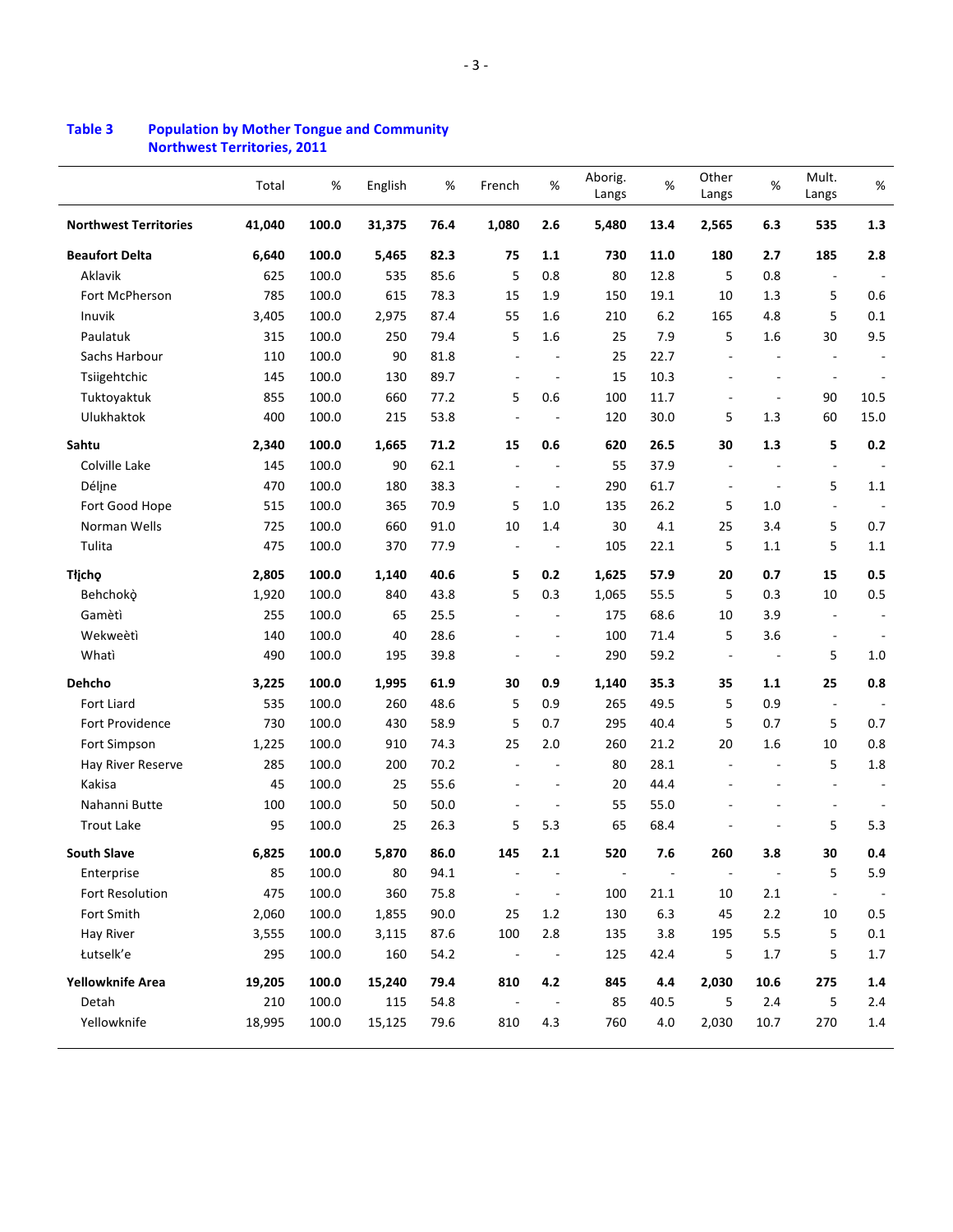Home language is the language most often spoken at home. Nearly 89% of the population in the NWT spoke English as their home language. In the Northwest Territories, use of official aboriginal languages as a home language remained similar to the proportions from 2006. Use of Tłįchę, Gwich'in and Dene (including Chipewyan) increased slightly over the past 5 years. French as a home language also increased from 2006 and is currently used by 1.3% of the population.

| Northwest Territories, 2006 & 2011 |                   |       |                   |       |  |  |  |  |
|------------------------------------|-------------------|-------|-------------------|-------|--|--|--|--|
|                                    | 2011              |       | 2006              |       |  |  |  |  |
|                                    | No. of<br>Persons | %     | No. of<br>Persons | %     |  |  |  |  |
| <b>Total responses</b>             | 41,040            | 100.0 | 41,060            | 100.0 |  |  |  |  |
| English                            | 36,480            | 88.9  | 36,795            | 89.6  |  |  |  |  |
| French                             | 550               | 1.3   | 440               | 1.1   |  |  |  |  |
| Cree                               | 20                | 0.0   | 20                | 0.0   |  |  |  |  |
| Dene (Incl. Chipewyan)             | 170               | 0.4   | 130               | 0.3   |  |  |  |  |
| Gwich'in                           | 35                | 0.1   | 20                | 0.0   |  |  |  |  |
| Inuinnagtun                        | 20                | 0.0   | 20                | 0.0   |  |  |  |  |
| Inuktitut & Inuvialuktun           | 125               | 0.3   | 135               | 0.3   |  |  |  |  |
| North Slavey*                      | 320               | 0.8   | 460               | 1.1   |  |  |  |  |
| South Slavey*                      | 510               | 1.2   | 520               | 1.3   |  |  |  |  |
| Tłįchę (Dogrib)                    | 1,205             | 2.9   | 1,095             | 2.7   |  |  |  |  |
| <b>Tagalog</b>                     | 300               | 0.7   | 280               | 0.7   |  |  |  |  |
| Vietnamese                         | 145               | 0.4   | 300               | 0.7   |  |  |  |  |
| Arabic                             | 100               | 0.2   | 85                | 0.2   |  |  |  |  |
| <b>Multiple Responses</b>          | 390               | 1.0   | 245               | 0.6   |  |  |  |  |

#### **Table 4 Population by Selected Home Language** et Torritorio

\*Responses coded to 'Slavey' were distributed to North and South Slavey by geography.

In the Northwest Territories, approximately 3,715 persons or 9.1% of the population can speak both French and English well enough to carry on a conversation, a slight increase from 2006. The age distribution of those able to speak both official languages of Canada also remained similar to 2006 with approximately 39% under the age of 25, 35% aged 25  $-$  44 years and 27% aged 45 years and older.

Language retention may be characterized by the ratio of home language to mother tongue. If the ratio is greater than 1, then the language may be considered relatively healthy. By contrast, if the ratio is less than one, the language is showing signs of degradation. In 2011, with the exception of English, all languages are indicating a ratio less than 1 (Table 5).